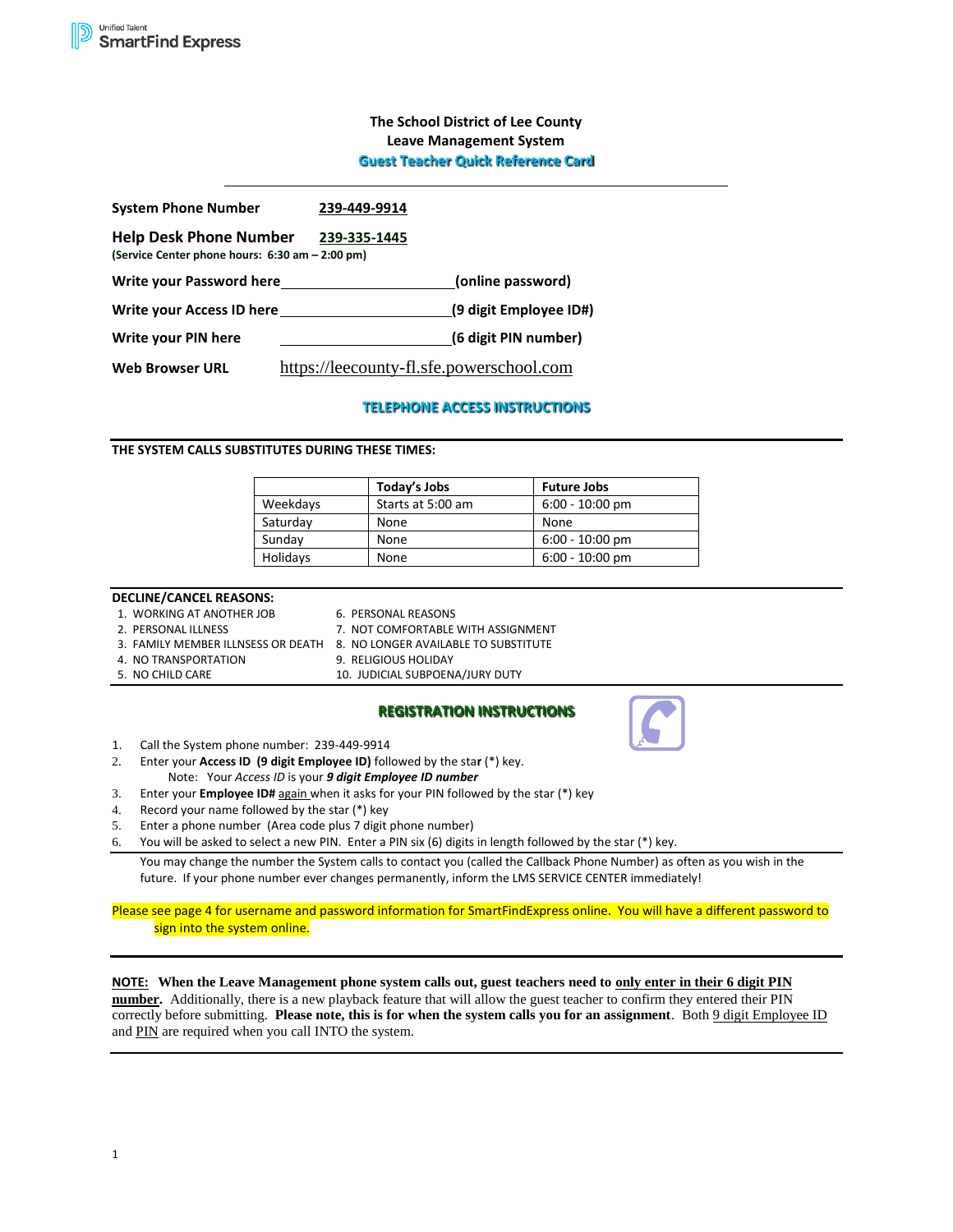### **WHEN THE SYSTEM CALLS YOU……**

**Enter your 6 digit PIN number** (password) followed by the **star key**.

#### **HEAR THE JOB OFFER**

- 1. **PRESS 1** to Hear the job offer
- **PRESS 2** to Set temporary Do Not Call
- 2. If you **pressed 1** to Hear the job offer **PRESS 1** to Hear the job description **PRESS 2** to Decline the job (without hearing the description)
	- Enter the decline reason from page 1 followed by the star (\*) key
- 3. If you **pressed 1** to Hear the job description **PRESS 1** to Accept this job

#### **Record the Job Number. You are successfully assigned to the job.**

**PRESS 2** to Repeat the job description

**PRESS 3** to Decline the job

Enter the decline reason from page 1 followed by the star (\*) key **PRESS 1** to Accept

4. If you **pressed 2** to Set temporary Do Not Call, hear a time offered **PRESS 1** to Accept the time offered

**PRESS 2** to Enter an earlier time in HH:MM format.

(The job number is the Guest Teachers receipt for the day(s) worked. This guarantees your pay.)

### **HEAR THE CANCELLATION**

- 1. Hear "This assignment has been cancelled" and the job information
- 2. **PRESS 1** to Repeat the job information

# **CALLING THE SYSTEM**

#### **MENU OPTIONS**

- **1 - Review or Cancel Assignments**
- **2 – Hear Available Jobs**
- **3 - Change your Callback Number**
- **4 - Review or Modify Temporary Do Not Call Time**
- **5 - Review or Modify Unavailability Dates**
- **6 - Review or Modify Daily Availability**
- **7 - Change PIN or Re-record Name**

**9 - Exit and hang-up**

**REVIEW OR CANCEL ASSIGNMENTS (Call system phone #, enter your access ID followed by the star key and then your PIN followed by the star key, then PRESS 1)**

- 1. Hear assignments in chronological order **PRESS 1** to Hear assigned job information again **PRESS 2** to Cancel this assigned job **PRESS 8** to Hear another assigned job
- 2. If you **pressed 2** to Cancel assignment **PRESS 1** to Confirm cancellation (Enter cancellation reason followed by the \* key)

You cannot cancel an assignment within 1 hour of the start time.

Canceling an assignment on the day of the job will result in being disqualified from being offered other jobs that day.

# **IMPORTANT!**

You must observe District Policy when you cancel an assignment. **Note to Guest Teacher:** If you cancel a job within 24 hours, you must also contact the school.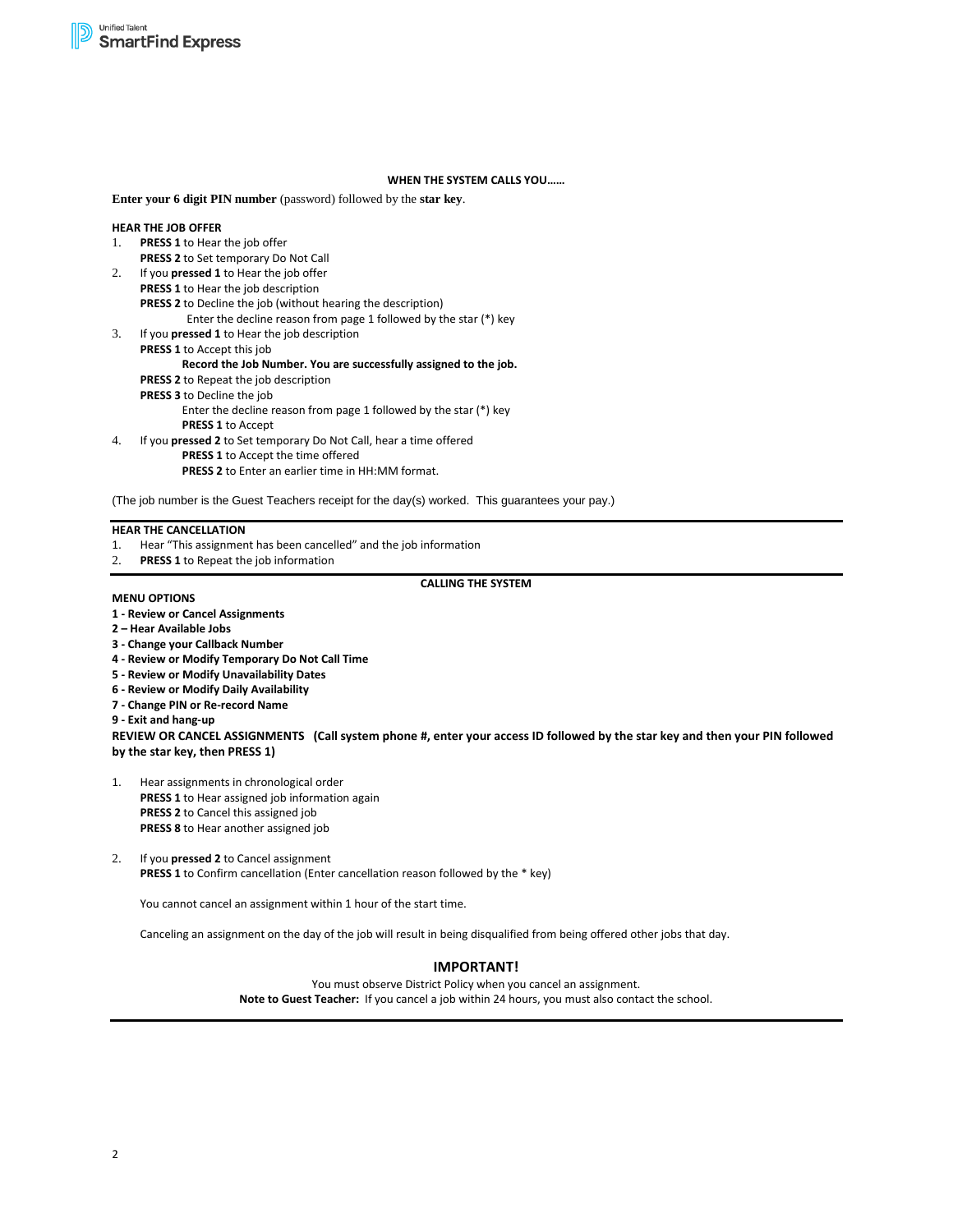**HEAR AVAILABLE JOBS (Call the system phone #, enter your access ID followed by the star key and then your PIN followed by the star key, then PRESS 2)**

- 1. Hear assignment information **PRESS 1** to Repeat assignment **PRESS 2** to Accept assignment **PRESS 3** to Decline assignment
- 2. If you **pressed 3** to Decline assignment Enter decline reason from page 1 followed by the star (\*) key

### **CHANGE YOUR CALLBACK NUMBER (Call the system phone #, enter your access ID followed by the star key and then your PIN followed by the star key, then PRESS 3)**

- 1. Hear the Callback telephone number
- **PRESS 1** to Modify callback telephone number
- 2. Enter a new telephone number followed by the star (\*) key.

*Please Note:* You must also sign into PeopleSoft if you changed it permanently. [\(https://PeopleSoft.leeschools.net\)](https://peoplesoft.leeschools.net/)

### **TO CHANGE PIN or RE-RECORD NAME (Call the system phone #, enter your access ID followed by the star key and then your PIN followed by the star key, then PRESS 7)**

1. **PRESS 1** to Change your PIN **PRESS 2** to Change the recording of your name

### **TO REVIEW OR MODIFY TEMPORARY DO NOT CALL TIMES (Call the system phone #, enter Access ID and PIN, then PRESS 4)**

1. Hear the temporary Do Not Call time **PRESS 1** to Enter a time **PRESS 2** to Delete this time **PRESS 9** to Exit to menu options

2. If you **pressed 1** to Enter a time, hear a time offered **PRESS 1** to Accept the time offered **PRESS 8** to enter an earlier time in HH:MM format. Enter two digits for the hour and two digits for the minutes. Enter 1 for AM or 2 for PM **PRESS 9** to Exit to menu options

# **TO REVIEW OR MODIFY UNAVAILABILITY DATES (Call the system phone #, enter your access ID followed by the star key and then your PIN followed by the star key, then PRESS 5)**

- 1. **PRESS 1** to Review or delete unavailability period **PRESS 2** to ADD a new unavailability period
- 2. If you press 1 to Review or delete, hear the unavailable period information **PRESS 1** to Delete this unavailability period **PRESS 2** to Hear the next availability period
- 3. If you **press 2** to Add dates Enter Start Date; two digits for the month, two digits for the day, two digits for the year. (MMDDYY)

# Enter End Date; two digits for the month, two digits for the day, two digits for the year. (MMDDYY) Indicate unavailable all day?

# **PRESS 1** for YES

**PRESS 2** to Enter time

Enter Start time in HH:MM format. Enter two digits for the hour and two digits for the minutes. **Enter 1** for **am** or **2** for **pm** Repeat procedure for End time

- Receive calls for future assignments during unavailable period?
	- **PRESS 1** to Receive calls for future jobs during this unavailability period

**PRESS 2** if you do not want to receive calls for future jobs during this unavailability period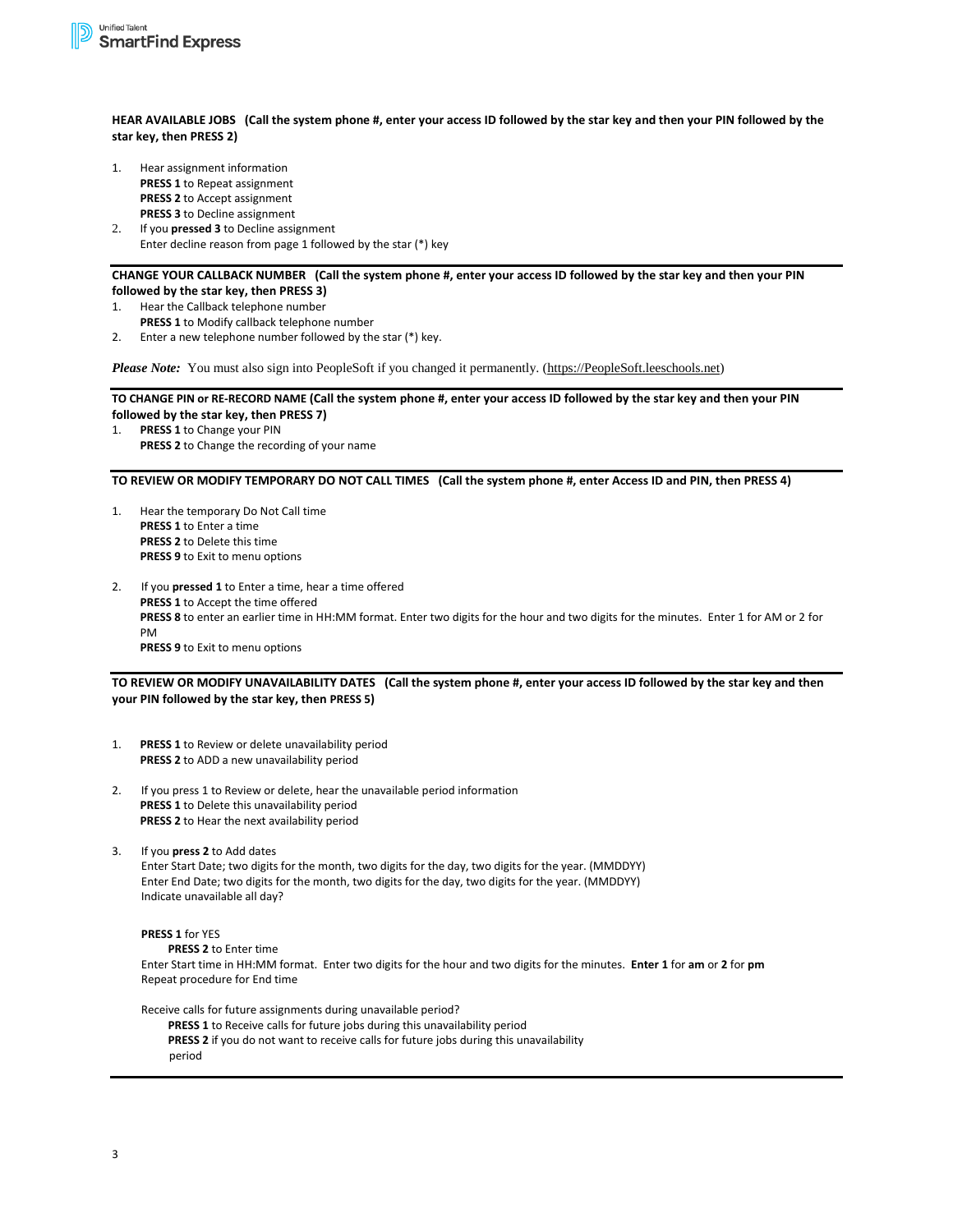# **TO REVIEW OR MODIFY DAILY AVAILABILITY (Call the system phone #, enter your access ID followed by the star key and then your PIN followed by the star key, then PRESS 6)**

- 1. **PRESS 1** to Review or delete, hear a time period you are available to work **PRESS 2** to Enter a new time period you are available to work **PRESS 3** to Review or delete, hear a time period you should not be called **PRESS 4** to Enter a new time period you should not be called **PRESS 9** to Exit to menu options
- 2. If you **pressed 1** to Review or delete a time period you are available to work or **pressed 3** to review or delete a time period you should not be called, hear the day and time period in chronological order **PRESS 1** to Delete this time period **PRESS 8** to Hear the next time period **PRESS 9 to** Exit to review or modify daily availability
- 3. If you **pressed 2** to Enter a new time period you are available to work, or **pressed 4** to a new time period you should not be called Select the day of the week
	- **PRESS 1** for Monday through Friday
	- **PRESS 2-8** for Sunday through Saturday (2=Sunday, 3=Monday, 4=Tuesday, 5=Wednesday, 6=Thursday, 7=Friday, 8=Saturday) If you pressed 1 thru 8, enter a time **PRESS 1** for ALL DAY **PRESS 2** to Enter a start and end time Enter the time in HH:MM format. Enter two digits for the hour and two digits for the minutes. Enter 1 for AM and 2 for PM **PRESS 9** to Exit to review or modify daily availability (without saving changes)

**TO CHANGE PIN or RE-RECORD NAME (Call the system phone #, enter your access ID followed by the star key and then your PIN followed by the star key, then PRESS 7)**

1. **PRESS 1** to Change your PIN (enter a new PIN 6 digits in length) **PRESS 2** to Change the recording of your name

If you **pressed 1** to change your PIN Enter a new PIN (6) digits in length followed by the star (\*) key

**Forgot your PIN?** You can either contact the LMS Service Center to have your PIN reset or if you have an e-mail address in your SmarfFind*Express* profile, you can log onto the SFE website and click on the Trouble Signing In link.

# **WEB BROWSER ACCESS INSTRUCTIONS**

**SIGN IN** Open your browser and access the SmartFind*Express*

# *WEB BROWSER USERNAME AND PASSWORD:*

Click on the **"Forgot Password"** link. Enter your Access ID number. *(9-digit Employee ID number)*  An email will be sent to the email address we have on file for you. Click on the link in the email and then you will create a new password.

User ID: 9-digit Employee ID number Password: password you created





Please enter your User ID. Further instructions will be sent to the email address on your profile

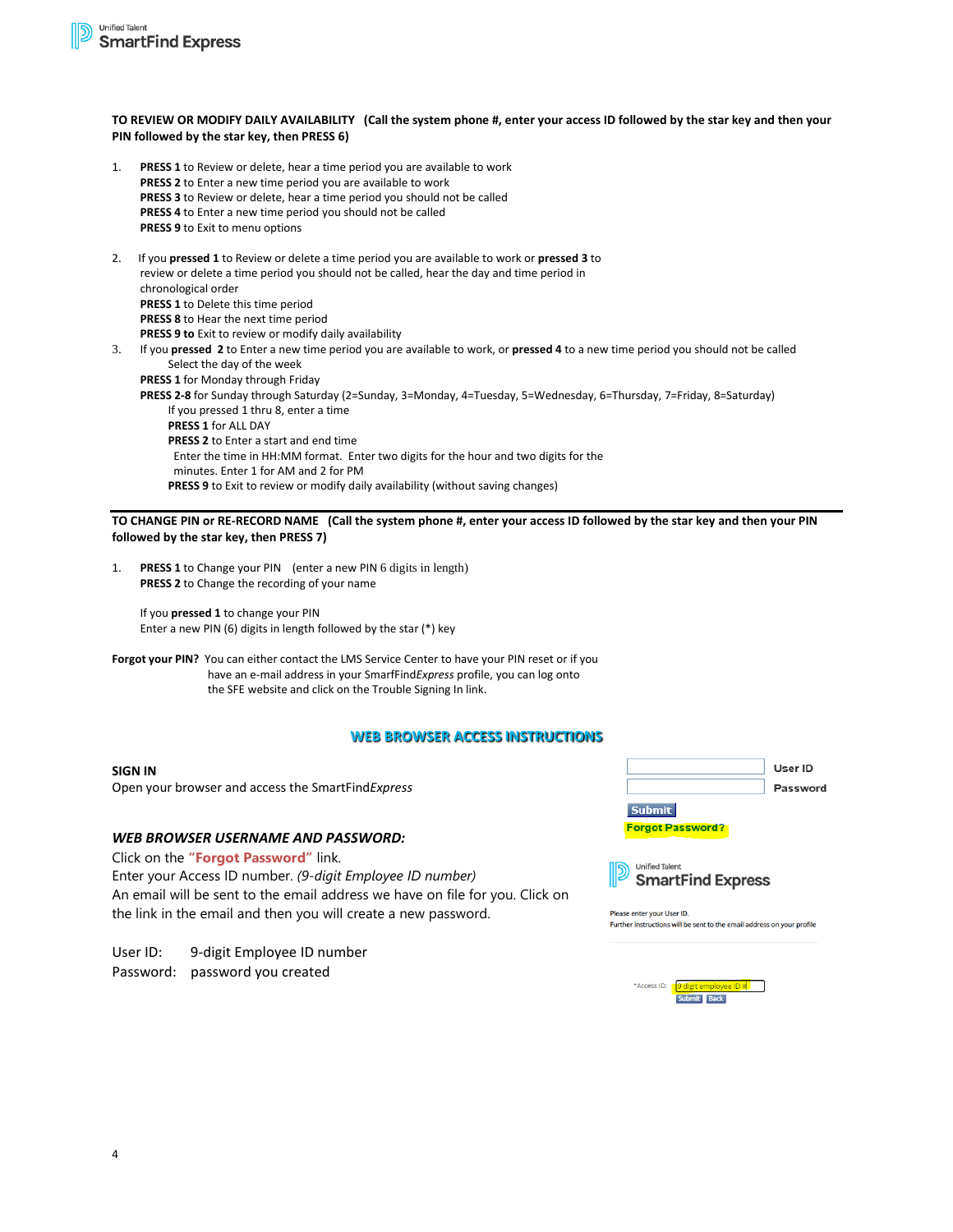# **How to Update Your Email Address**

# Go to the PeopleSoft website: **https://peoplesoft.leeschools.net**

Sign in with your network username and password.

Click on "Personal Details"

Click on "Contact Details"

If you have multiple email addresses on file, the one that is checked as "**preferred"** is the email address you will receive SmartFind*Express* email at.

Please note: You will continue to use your 9-digit Employee ID and your 6-digit PIN number when using the phone system.

### **PIN REMINDER**

The "Forgot your PIN?" link supports users who want to log into the system, but have forgotten their PIN. When this link is selected, the system displays the PIN Reminder Request page. The user's Access ID and the security code being displayed must be entered on this page. **Note:** *You must be registered with the system to use this option.*

### **FORGOT PASSWORD**

The "Forgot Password?" link supports users who want to log into the system but have forgotten their Password. When this link is selected, the system displays the Password Reminder Request page. The user's Access ID must be entered on this page. Instructions will be sent to the email address on your profile.

**Note:** *You must be registered with the system to use this option.*

### **FIND AVAILABLE JOBS**

Job search is your start page

- 1. From the **Available** list, view a summary of all jobs matching your qualifications and preferences.
- 2. To view the job schedule and details, expand the row.
- 3. To take a job assignment, click **Accept**.  $-$  OR-

To hide a job from the list, click **Decline**. Select a **Reason for Declining**, then click **Confirm**.

**AL** Caution: If the system determines that a substitute is in the process of accepting the job via telephone, the job will not be assigned. If the job assignment is successful, a job number is provided.

 **Tip:** Occasionally refresh your search results. The list of available jobs can change as other substitutes accept assignments and jobs are added.

#### **Calendar View**

View jobs available to you and your active jobs in one place. Click **My Calendar**. Click any job to view its details.

# **MANAGE ACTIVE JOBS**

Manage jobs you have accepted or that have been assigned to you.

- 1. From **Job Search**, select **Active**.
- 2. To view the job schedule, details, and instructions, expand the row.
- 3. To remove a job assignment, click **Cancel**. Select a **Reason for Canceling**, then click **Confirm**.

If you have been canceled from an assignment by someone else, you should acknowledge the cancellation.

1. From **Job Search**, select **Canceled**.

- 2. Click a job flagged as **Action Required**.
- 3. Click **Acknowledge Cancellation**.

**Note:** If you cancel an assignment, you may be disqualified from being offered other jobs via telephone that day.

#### **Calendar View**

View jobs available to you and your active jobs in one place. In the web app, click **My Calendar**. Click any job to view its details.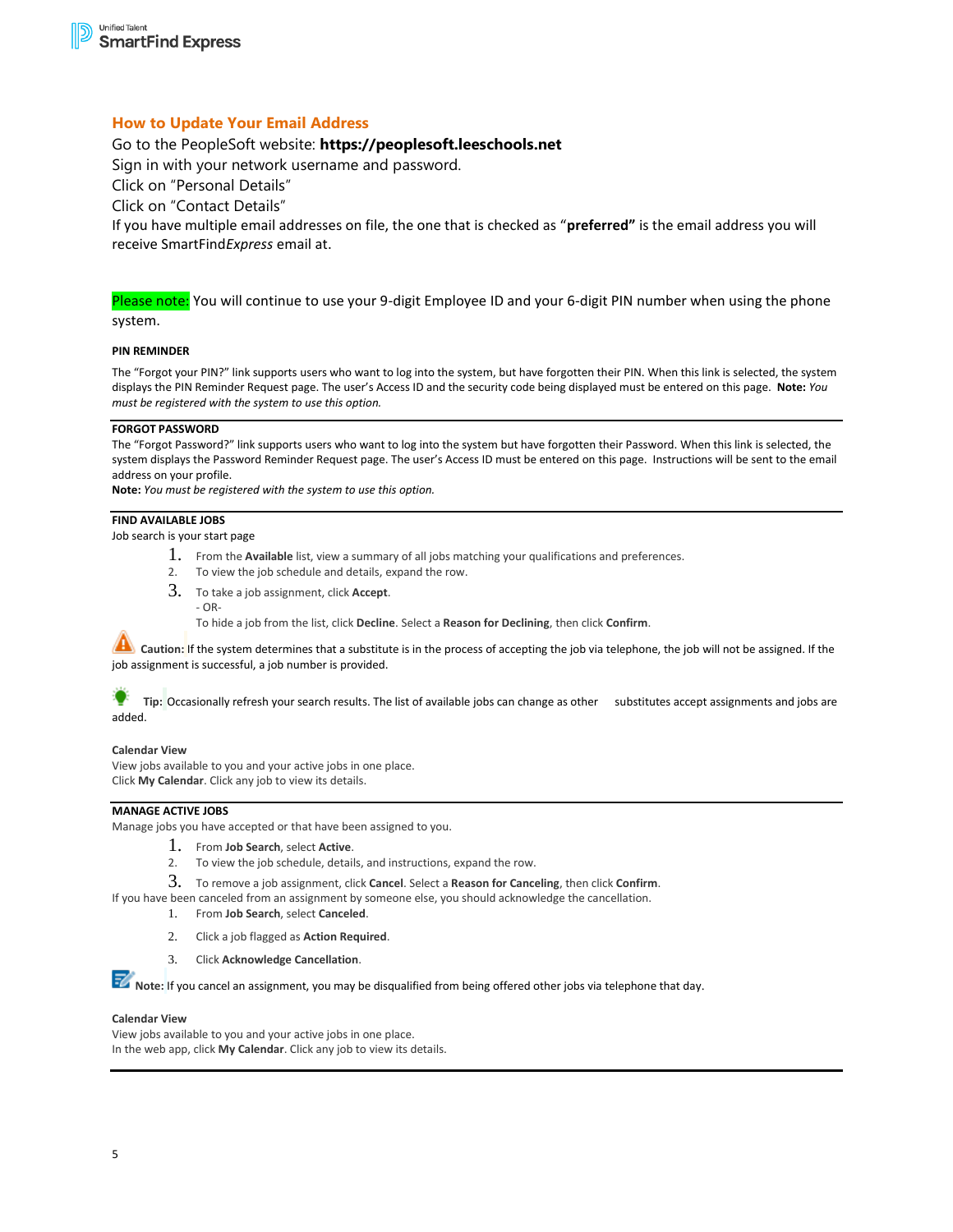### **MANAGE AVAILABILITY**

You can manage your availability for substitution jobs in two ways.

- [Manage Schedule](https://docs.powerschool.com/AMSH/manage-availability/manage-schedule) Define your working and contact hours for each day of the week.<br>1 Select Profile Icon > Settings
	- 1. Select **Profile Icon** > **Settings**.
	- 2. Click **Schedule**.
	- 3. For each day of the week, click **Edit (pencil)** to define **Available Times** and **Do Not Call Times**.
	- 4. Click **All Day**, **Unavailable**, or **Custom**.
	- 5. If custom, enter **Start Time** and **End Time**.
	- 6. Click **Save**.
- [Manage Unavailable Dates](https://docs.powerschool.com/AMSH/manage-availability/manage-unavailable-dates) Define specific dates you cannot work.
	- 1. From **Job Search**, select **Unavailable**.
	- 2. Click **Add Unavailability**.
	- 3. Enter the unavailability details.
	- 4. Click **Save**.

## **MANAGE OTHER SETTINGS**

- [Manage Notifications](https://docs.powerschool.com/AMSH/manage-other-settings/manage-notifications) Opt in to or out of automated communications from the system.
	- 1. Select **Profile Icon** > **Settings**.
	- 2. Click **Notifications**.
	- 3. Turn notifications on or off for email, push (in-app), and SMS (text) delivery.
	- 4. If you elect to receive SMS notifications, enter **Mobile Number** and select **Mobile Provider**.
- [Manage Locations](https://docs.powerschool.com/AMSH/manage-other-settings/manage-locations) View locations where you would like to find substitute jobs.
	- 1. Select **Profile Icon** > **Settings**.
	- 2. Click **Locations**.
- [Manage Classifications](https://docs.powerschool.com/AMSH/manage-other-settings/manage-classifications) View the classifications for which you would like to find substitute jobs.
	- 1. Select **Profile Icon** > **Settings**.
	- 2. Click **Classifications**.
- [Manage Profile Settings](https://docs.powerschool.com/AMSH/manage-other-settings/manage-profile-settings) Update your contact and account information.
	- 1. Select **Profile Icon** > **Settings**.
	- 2. Click **Personal**.
	- 3. Update your password, PIN, contact information (for calls

**Caution:** Your password is not the same as your PIN. You must change your PIN using the web app.

- [Manage Auto Accept](https://docs.powerschool.com/AMSH/manage-other-settings/manage-auto-accept) Set location and classification criteria to automatically accept jobs.
	- 1. Select **Profile Icon** > **Settings**.
	- 2. Click **Auto Accept**.
	- 3. Choose your **Minimum Acceptance Window**. This setting applies to all locations.
	- 4. Turn **Auto Accept** on or off for each location.
	- 5. For each location set as on, click **Classification Setup.**
	- 6. Select desired classifications for the location.
	- 7. Click **Apply**.

### **SIGN OUT AND WEB BROWSER INFORMATION**

At any time during the session, the *Sign Out* link can be selected to end the session and disconnect from SmartFind*Express*. Selecting the browser's back button or going to another site on the Internet does not disconnect the session from SmartFind*Express*.

To ensure security and privacy of information, use the *Sign Out* link to disconnect from SmartFind*Express,* and close the web browser when you finish with your session.

You can click the Help link to access Help Guides and How-to videos.

**Important Note**: *Do NOT use the browser's BACK button to navigate to screens. Navigation buttons are on the bottom of* SmartFind*Express screens, such as the Return to List and Continue buttons.*